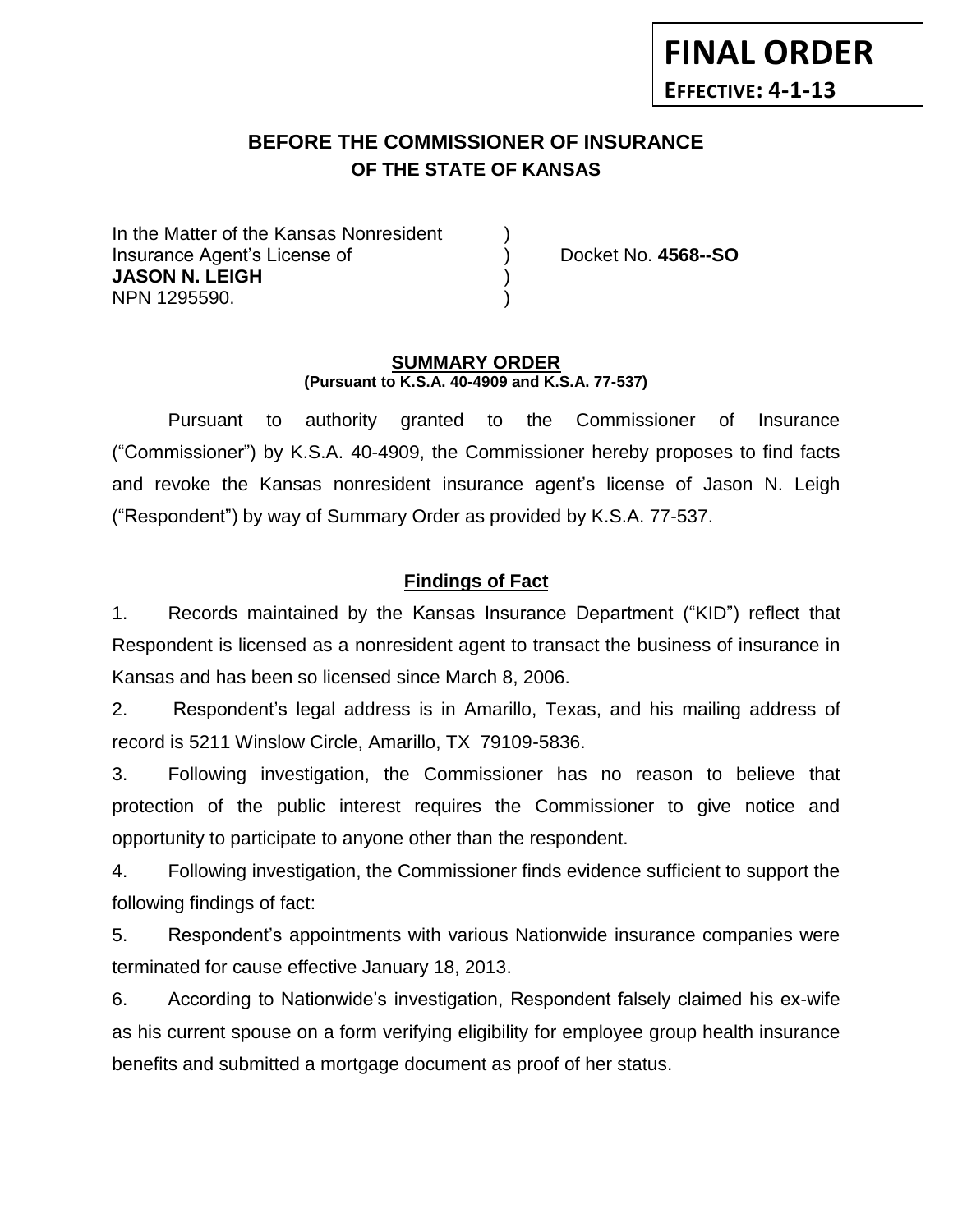7. As a result of Respondent's misrepresentation, Nationwide paid over \$9,000 in additional insurance premium to cover Respondent's ex-wife.

8. Respondent's Kentucky insurance producer license was revoked, effective September 18, 2008, his Virginia license was revoked, effective November 14, 2007, and Respondent was twice denied a license in Wisconsin, effective June 19, 2006, and April 24, 2007.

9. In addition, Indiana, Vermont, and South Dakota have imposed penalties against Respondent for his violations of insurance law or regulations in those states.

10. By letter of February 14, 2013, addressed to Respondent at his mailing address of record, counsel for KID invited Respondent to reply if he disputed the above facts.

11. To date, Respondent has not replied, and the letter has not been returned; thus, the facts are deemed undisputed.

## **Applicable Law**

12. K.S.A. 2011 Supp. 40-4909(a) provides, in relevant part:

"The commissioner may deny, suspend, revoke or refuse renewal of any license issued under this act if the commissioner finds that the applicant or license holder has: . . .

(2) Violated: (A) Any provision of chapter 40 of the Kansas Statutes Annotated, and amendments thereto, or any rule and regulation promulgated thereunder; . . . [or] (C) any insurance law or regulation of another state; . . .

(8) Used any fraudulent, coercive, or dishonest practice, or demonstrated any incompetence, untrustworthiness or financial irresponsibility in the conduct of business in this state or elsewhere.

(9) Had an insurance agent license, or its equivalent, denied, suspended or revoked in any other state, district or territory. " K.S.A. 2011 Supp. 40- 4909(a).

13. A fraudulent insurance act is

"an act committed by any person who, knowingly and with intent to defraud, presents, causes to be presented or prepares with knowledge or belief that it will be presented to or by an insurer, purported insurer, broker or any agent thereof, any written statement as part of, or in support of, an application for the issuance of, or the rating of[,] an insurance policy for personal or commercial insurance, or a claim for payment or other benefit pursuant to an insurance policy for commercial or personal insurance which such person knows to contain materially false information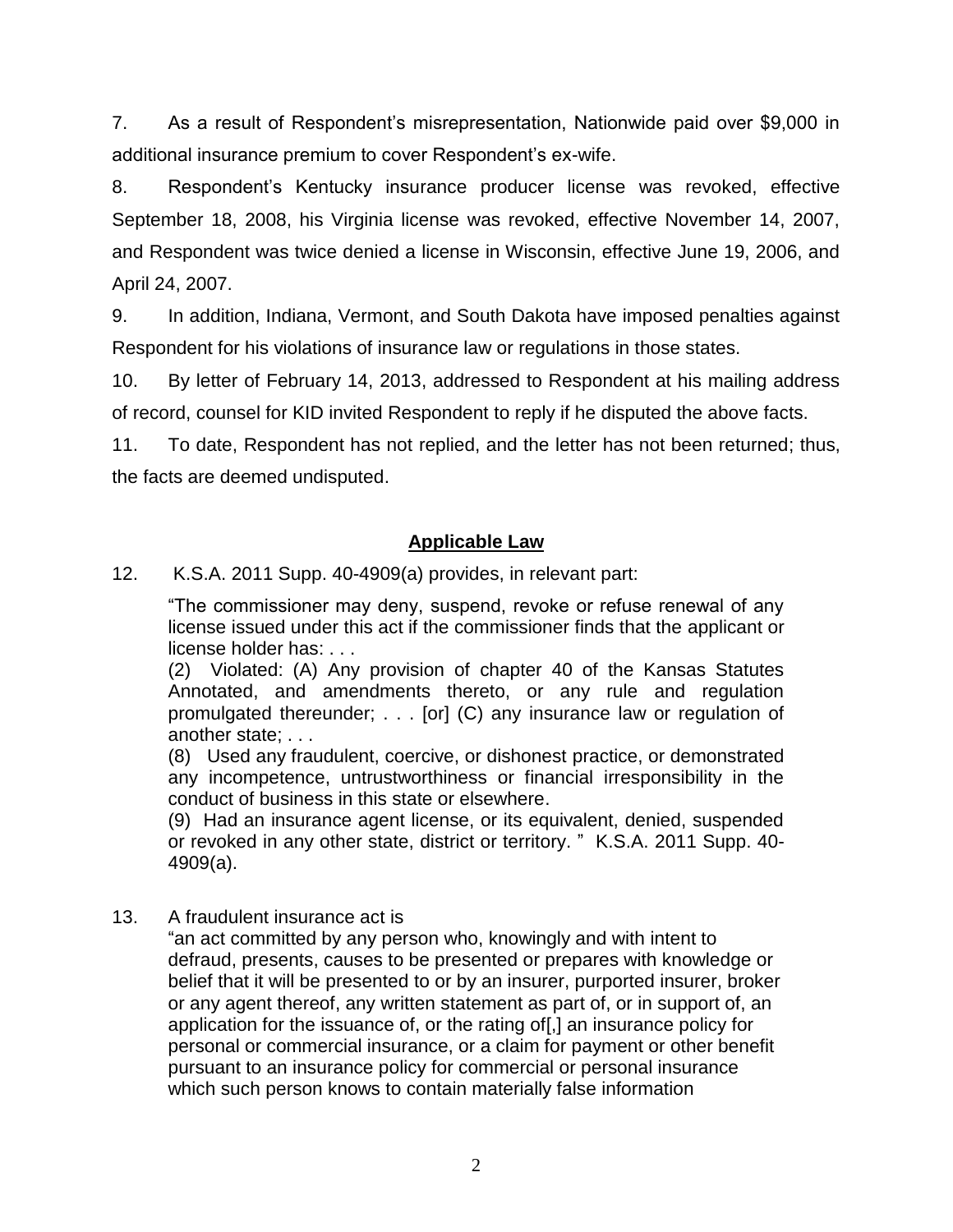concerning any fact material thereto; or conceals, for the purpose of misleading, information concerning any fact material thereto." K.S.A. 2011 Supp. 40-2,118(a).

14. A fraudulent insurance act is a crime defined in chapter 40 of the Kansas Statutes Annotated. See K.S.A. 2011 Supp. 40-2,118(e).

15. The Commissioner may revoke any license issued under the Insurance Agents Licensing Act if the Commissioner finds that the interests of the insurer or the insurable interests of the public are not properly served under such license. K.S.A. 2011 Supp. 40-4909(b).

### **Conclusions of Law**

16. The Commissioner has jurisdiction over Respondent as well as the subject matter of this proceeding, and such proceeding is held in the public interest.

17. The Commissioner finds that Respondent's license may be revoked pursuant to K.S.A. 40-4909(a)(8) because Respondent has used a fraudulent, coercive, or dishonest practice by falsely representing that he was currently married to his ex-wife for purposes of obtaining health insurance under his employer's group plan.

18. The Commissioner further finds based on the same conduct that Respondent's license may be revoked pursuant to K.S.A. 40-4909(2)(A) for having committed a fraudulent insurance act in violation of K.S.A. 40-2,118(a).

19. The Commissioner finds that Respondent's license may be revoked pursuant to K.S.A. 40-4909(a)(2)(C) because Respondent has violated the insurance laws or regulations of Indiana, Vermont, and South Dakota.

20. The Commissioner also finds that Respondent's license may be revoked pursuant to K.S.A. 40-4909(a)(9) because Respondent has had an insurance agent license, or its equivalent, revoked or denied in Kentucky, Virginia, and Wisconsin.

21. Based on the foregoing findings, the Commissioner concludes that sufficient grounds exist for the revocation of Respondent's insurance agent's license pursuant to K.S.A. 40-4909(a).

3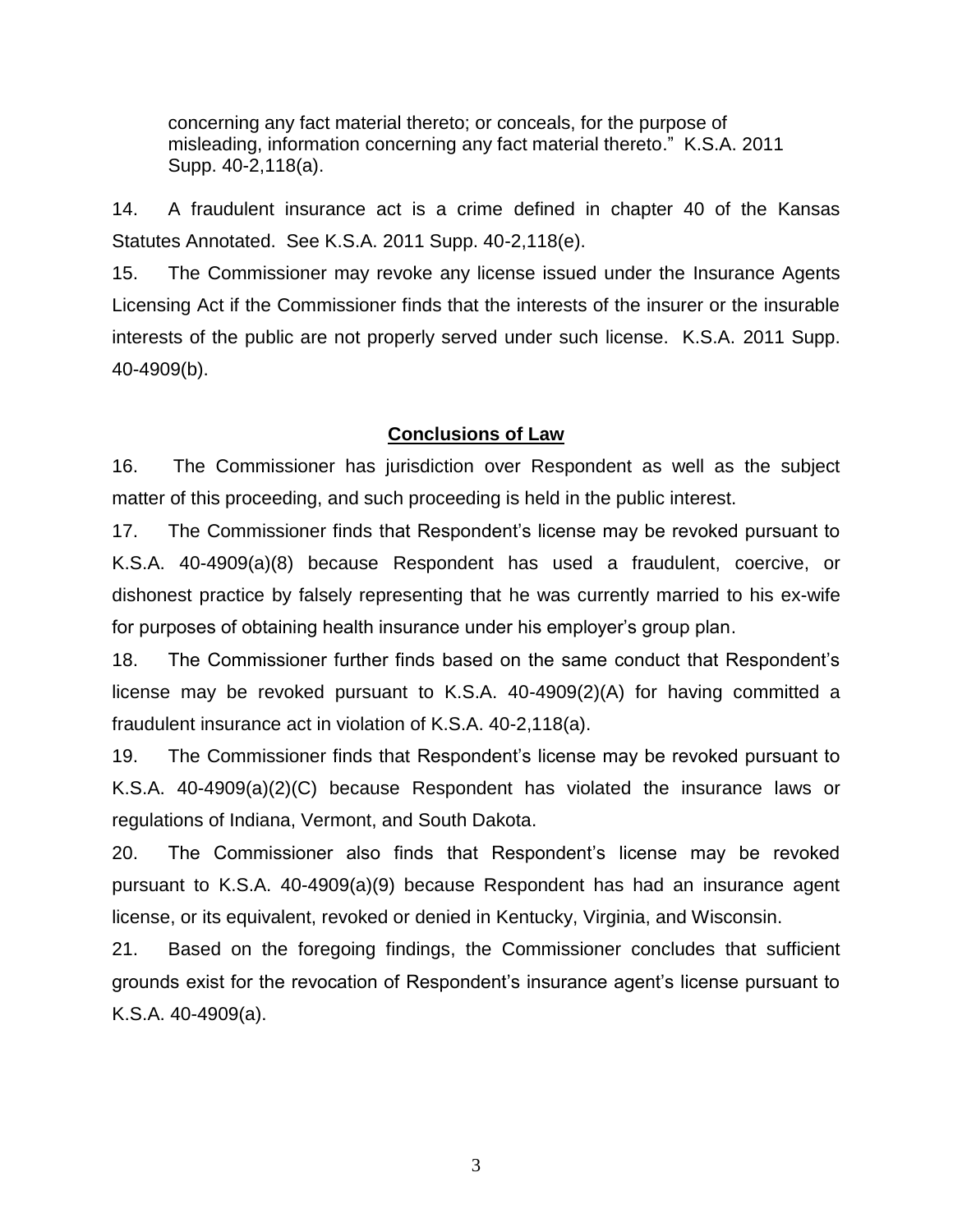22. The Commissioner further concludes Respondent's license may be revoked pursuant to K.S.A. 40-4909(b) because such license is not properly serving the interests of the insurer and the insurable interests of the public.

23. Based on the facts and circumstances set forth herein, it appears that the use of summary proceedings in this matter is appropriate, in accordance with the provisions set forth in K.S.A. 77-537(a), in that the use of summary proceedings does not violate any provision of the law, the protection of the public interest does not require the KID to give notice and opportunity to participate to persons other than Respondent, and after investigation, KID believes in good faith that the allegations will be supported to the applicable standard of proof.

### **Policy to be Served**

24. Before issuing an insurance agent license, the Commissioner must determine that the applicant is qualified and has not committed any act that would be grounds for denial, suspension, or revocation. K.S.A. 40-4905(b). Further, the Commissioner may revoke any license issued under the Insurance Agents Licensing Act if the Commissioner finds that the interests of the insurer or the insurable interests of the public are not properly served under the license. The following action is necessary and appropriate to promote the security and integrity of the insurance business and protect insurance consumers by licensing, or continuing to license, persons or entities to sell, solicit, or negotiate insurance in the State of Kansas only if their conduct indicates they are both qualified and trustworthy.

**IT IS THEREFORE ORDERED BY THE COMMISSIONER OF INSURANCE THAT** the Kansas nonresident insurance agent's license of **JASON N. LEIGH** is hereby **REVOKED. It is further ordered,** that **JASON N. LEIGH** shall **CEASE and DESIST** from the sale, solicitation, or negotiation of insurance, doing any act toward the sale, solicitation, or negotiation of insurance, and/or receiving compensation deriving from the sale, solicitation, or negotiation of insurance in Kansas or on Kansas risks through business conducted on and after the effective date of this order.

**It is further ordered**, pursuant to KSA 77-415(b)(2)(A), that this order is designated by KID as precedent.

4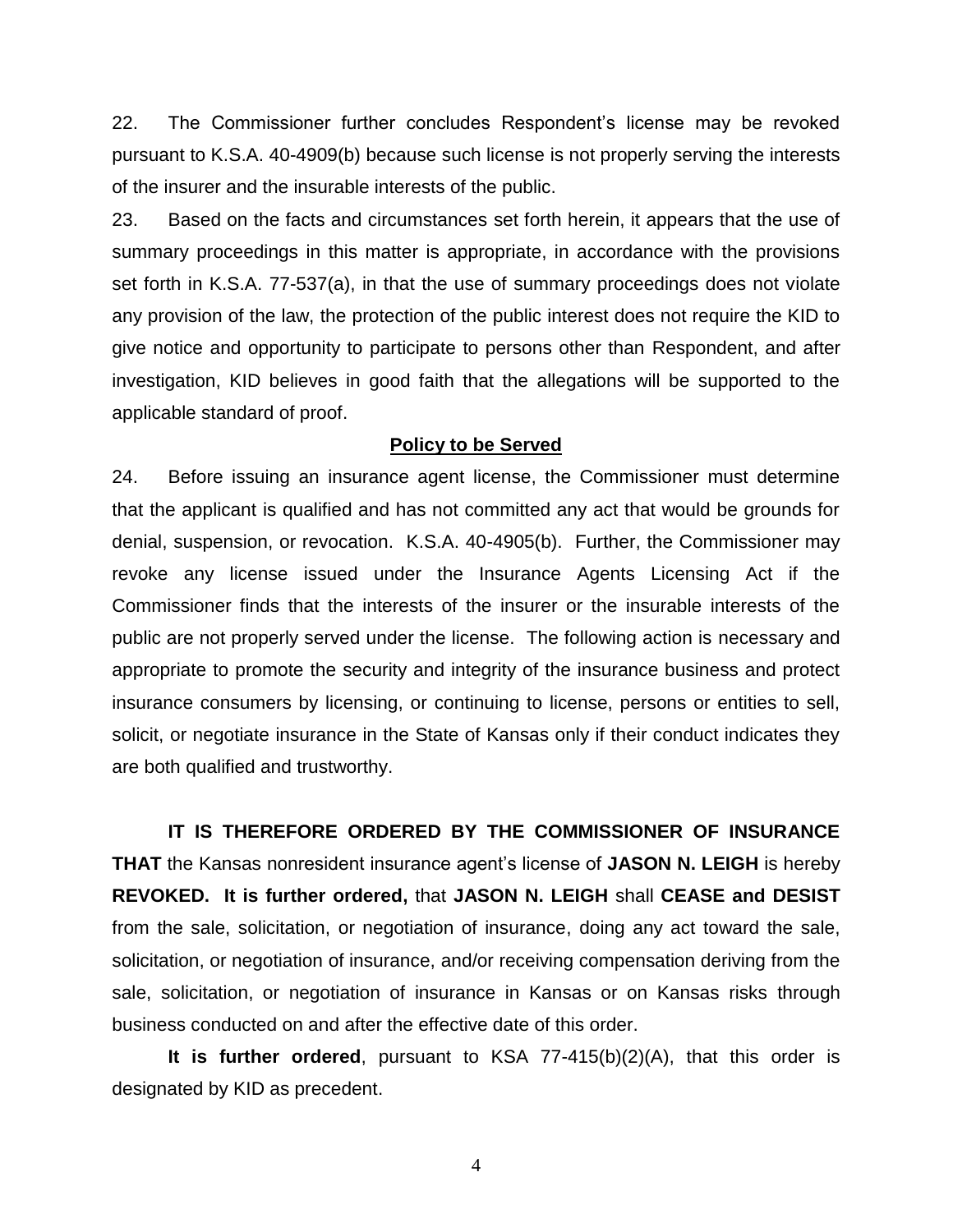**IT IS SO ORDERED THIS \_\_13th\_\_ DAY OF MARCH 2013, IN THE CITY OF TOPEKA, COUNTY OF SHAWNEE, STATE OF KANSAS.**



\_/s/ Sandy Praeger\_\_\_\_\_\_\_\_\_\_\_\_\_\_\_\_ Sandy Praeger Commissioner of Insurance

BY:

\_/s/ John Wine\_\_\_\_\_\_\_\_\_\_\_\_\_\_\_\_\_\_\_\_ John Wine General Counsel

## **NOTICE OF RIGHTS TO HEARING AND REVIEW**

**Within fifteen (15) days of the date of service of this Summary Order, Respondent** may submit a written request for a hearing pursuant to K.S.A. 77-537 and K.S.A. 77-542. Any request for a hearing should be addressed to the following:

John Wine, General Counsel Kansas Insurance Department 420 S.W. 9<sup>th</sup> Street Topeka, Kansas 66612

If a hearing is requested, the Kansas Insurance Department will serve notice of the time and place of the hearing and information on procedures, right of representation, and other rights of parties relating to the conduct of the hearing.

**If a hearing is not requested in the time and manner stated above, this Summary Order shall become effective as a Final Order upon the expiration of time for requesting a hearing.** In the event Respondent files a Petition for Judicial Review, pursuant to K.S.A. 77-613(e), the agency officer to be served on behalf of the Kansas Insurance Department is

John Wine, General Counsel Kansas Insurance Department 420 S.W.  $9<sup>th</sup>$  Street Topeka, Kansas 66612